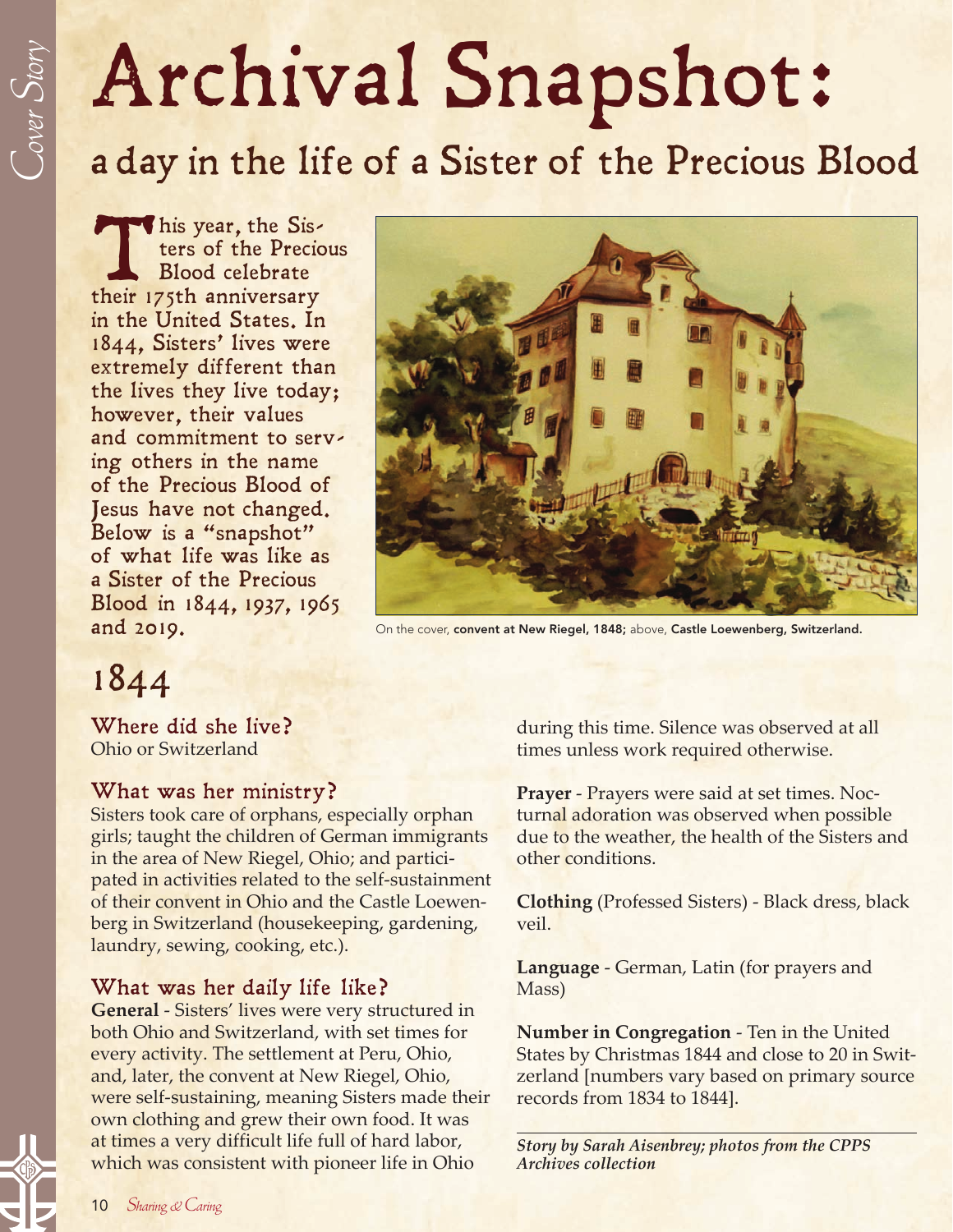## Cover  $S_{\it{tory}}$

### 1937

#### Where did she live?

Arizona, California, Colorado, Indiana, Missouri, Ohio or Washington, D.C.

#### What was her ministry?

Sisters still taught local children and took care of orphans; they also continued the activities needed to sustain their convents (still including making their own clothing). They also expanded their ministries: They made altar bread, sewed altar linens and made wine for their chapels; cooked and provided housekeeping and laundry services for their convents as well as colleges, the homes of archbishops and seminaries; became nurses; attended school as students; became the teachers and principals of schools; and held other jobs such as librarians, tutors and porters.

#### What was her daily life like?

**General** - Sisters' lives were still very structured — bells were used at the Motherhouse at Maria Stein to signal times for prayer, hours of adoration, meals and other activities. Sisters continued to make their own clothes and grow their own food. Silence was still observed at all times unless work required otherwise.

**Prayer** - Prayers remained at set times. Perpetual adoration was observed in shifts by all Sisters who were able.

**Clothing** (Professed Sisters) - Black habit with red cincture (belt) and red cord for the crucifix.

**Language** - English, Latin (for prayers and Mass), Spanish

**Number in Congregation** - 679

## 1965

#### Where did she live?

Arizona, California, Colorado, Florida, Indiana, Illinois, Michigan, Missouri, North Dakota, Ohio, Virginia, Washington, D.C., Wisconsin, Chile

#### What was her ministry?

Sisters continued to be teachers, housekeepers, cooks, nurses, principals and students. They also continued their work with the altar bread department and other activities related to their chapels; however, their ministries expanded even more: They became administrators, artists, consultants, deans of students, dieticians, food managers, registrars and







Top, Sister Justina Koesters at St. Mark's, Cincinnati, ca. 1951; middle, Sisters at San Luis Rey, California, pre-1955; bottom, Sisters in adoration, Maria Joseph Center chapel, post-1955.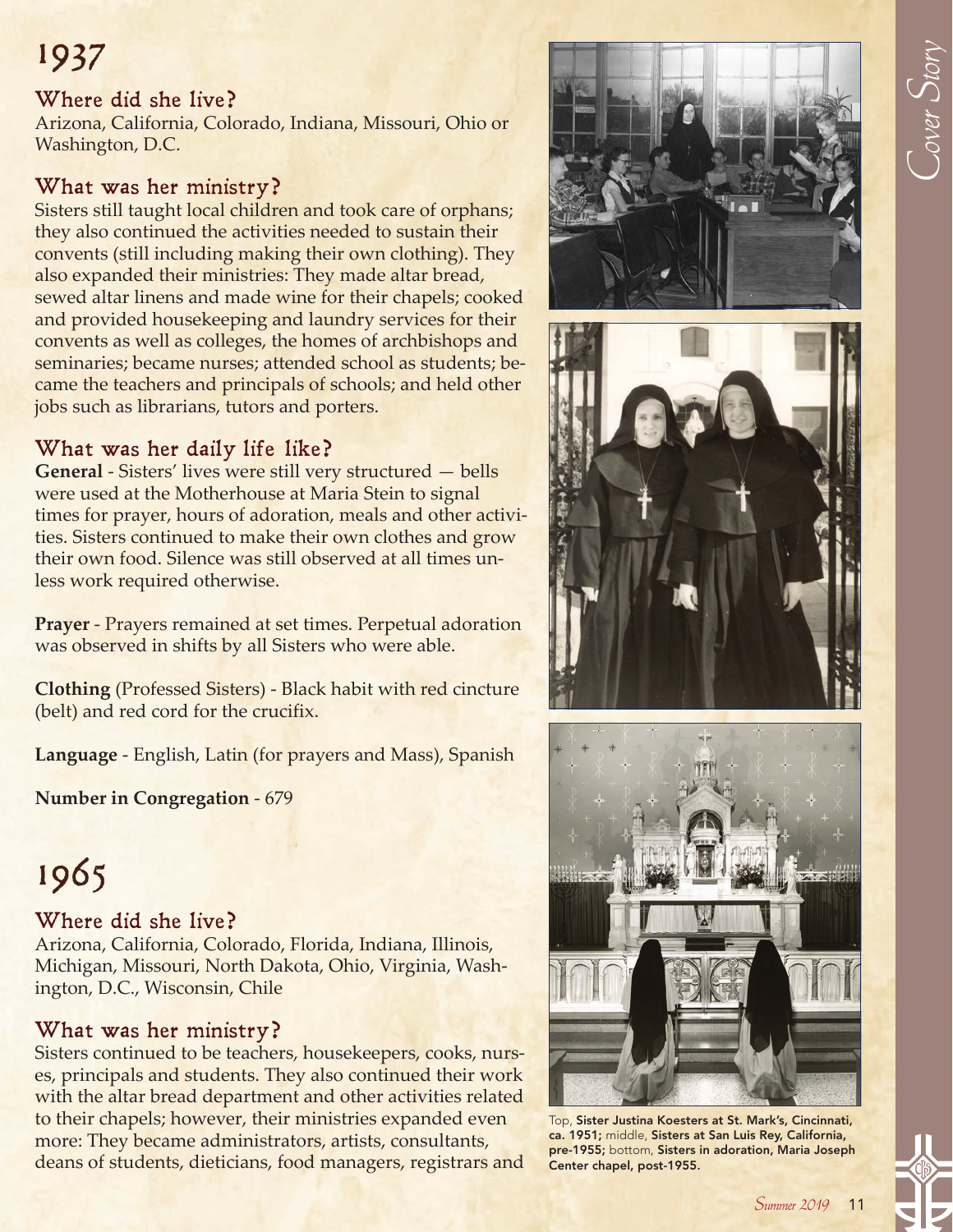

Didier at Regina High School, ca. 1965; third, Sister Paula Gero tutoring a student at the Brunner Literacy Center, ca. 2011; bottom, Sisters in Chile, ca. 2013.

sacristans; they also became involved in retreat ministry and other various ministries, such as prison ministry.

#### What was her daily life like?

**General** - Sisters' lives were still very structured. Sisters continued to make their own clothing and grew some of their own food. More time was allowed for recreation, rest and exercise based on the norms of the day. Silence was still to be observed unless work or other activities required otherwise.

**Prayer** - Prayer remained at set times. Perpetual adoration was observed in shifts by all Sisters who were able.

**Clothing** (Professed Sisters) - Gray habit

**Language** - English, Latin (for prayers and Mass), Spanish

**Number in Congregation** - 800

### 2019

#### Where does she live?

California, Colorado, Illinois, Michigan, Ohio, Guatemala, Chile

#### What is her ministry?

Today, Sisters are still involved in education as students, teachers and principals. They continue to be involved in local churches and chapels as chaplains, spiritual directors, pastoral associates and liturgists. Many Sisters are now members of various boards and are directors or managers of organizations; they are also involved in various ministries as volunteers.

#### What is her daily life like?

**General** - Sisters' lives and schedules are dictated by the needs of their ministries, appointments and other commitments. Most Sisters purchase their clothing and food. Silence is observed at each Sister's discretion.

**Prayer** - Prayer takes place daily, but at Sisters' discretion. Perpetual adoration is no longer observed due to the lower number of Sisters; however, Sisters observe hours of adoration when they are able.

**Clothing** (All Sisters) - Contemporary clothing

**Language** - English, Spanish, some Latin (for prayers or Mass)

**Number in Congregation** - 101